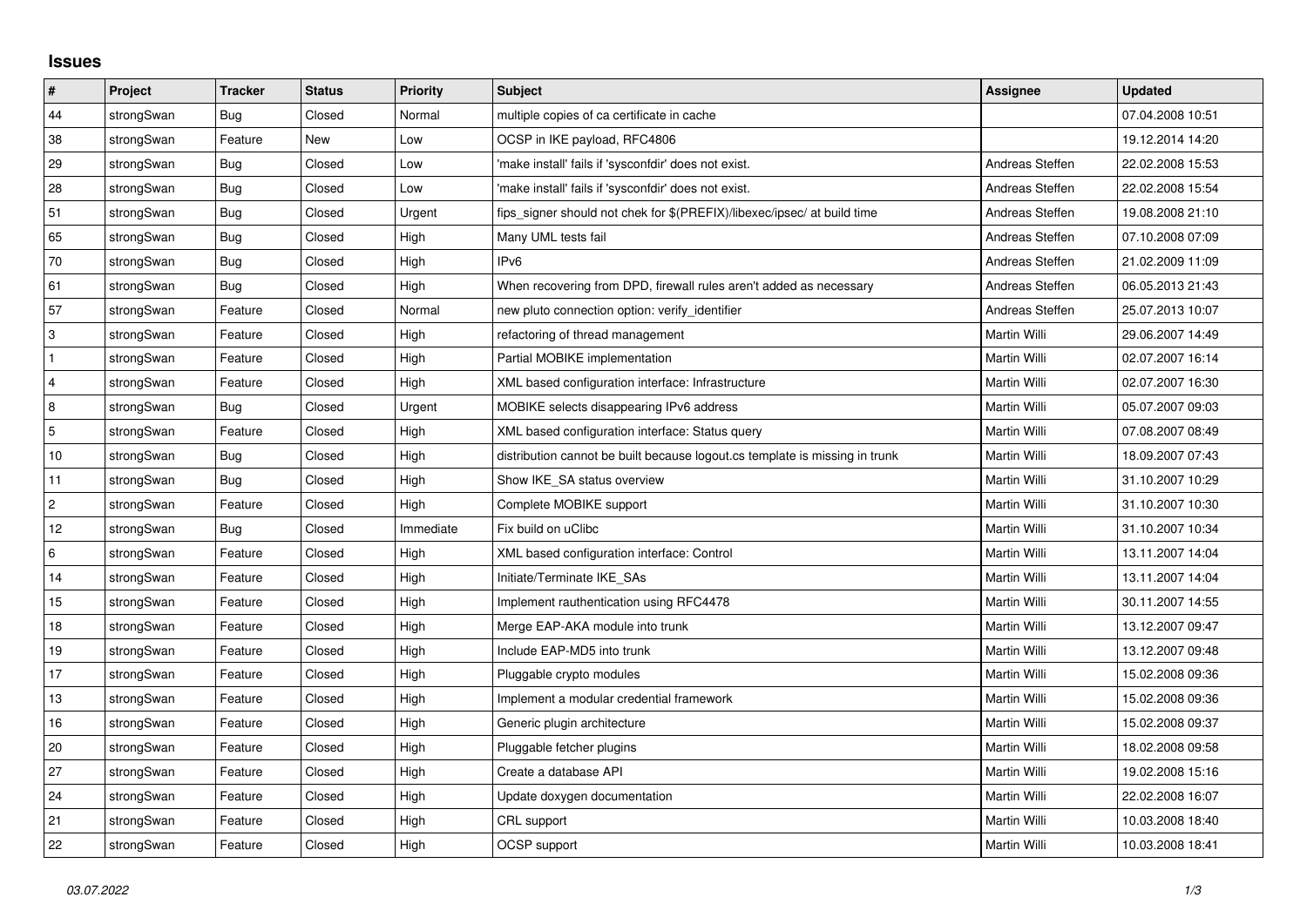| $\vert$ #      | Project    | <b>Tracker</b> | <b>Status</b> | <b>Priority</b> | <b>Subject</b>                                                      | Assignee            | <b>Updated</b>   |
|----------------|------------|----------------|---------------|-----------------|---------------------------------------------------------------------|---------------------|------------------|
| 32             | strongSwan | Bug            | Closed        | High            | ikev2/rw-no-idr scenario fails                                      | Martin Willi        | 19.03.2008 11:13 |
| 31             | strongSwan | Bug            | Closed        | High            | ikev2/rw-eap-aka-rsa scenario fails                                 | <b>Martin Willi</b> | 19.03.2008 15:25 |
| 33             | strongSwan | <b>Bug</b>     | Closed        | High            | ikev2/crl-revoked scenario broken                                   | Martin Willi        | 19.03.2008 19:02 |
| 26             | strongSwan | <b>Bug</b>     | Closed        | High            | Port all tools to new crypto/credential APIs                        | Martin Willi        | 21.03.2008 18:04 |
| 34             | strongSwan | Bug            | Closed        | High            | ikev2/multi-level-ca-loop segfaults                                 | Martin Willi        | 31.03.2008 09:19 |
| 35             | strongSwan | <b>Bug</b>     | Closed        | High            | ikev2/ocsp-no-signer-cert scenario segfaults                        | <b>Martin Willi</b> | 02.04.2008 09:45 |
| 30             | strongSwan | Feature        | Closed        | High            | Certificate caching                                                 | Martin Willi        | 02.04.2008 14:50 |
| $\overline{7}$ | strongSwan | Feature        | Closed        | High            | Relational database configurations/credentials                      | Martin Willi        | 02.04.2008 16:30 |
| 36             | strongSwan | Bug            | Closed        | High            | strongswan-4.2.0 does not compile with uclibc                       | Martin Willi        | 04.04.2008 13:51 |
| 45             | strongSwan | Bug            | Closed        | High            | Failure to open SQLite database crashes charon                      | Martin Willi        | 07.04.2008 09:16 |
| 43             | strongSwan | Bug            | Closed        | High            | missing certificate_identity in SQL database causes segfault        | Martin Willi        | 07.04.2008 10:08 |
| 41             | strongSwan | Feature        | Closed        | High            | CFG attribute provider framework                                    | Martin Willi        | 16.04.2008 11:24 |
| 47             | strongSwan | Feature        | Closed        | High            | <b>RNG API</b>                                                      | <b>Martin Willi</b> | 16.04.2008 11:27 |
| 48             | strongSwan | Feature        | Closed        | High            | Parallel trustchain verification                                    | Martin Willi        | 16.04.2008 11:33 |
| 50             | strongSwan | Bug            | Closed        | High            | plutostderrlog option missing                                       | <b>Martin Willi</b> | 11.05.2008 10:10 |
| 25             | strongSwan | Feature        | Closed        | High            | alternative crypto implementation                                   | Martin Willi        | 31.05.2008 09:49 |
| 46             | strongSwan | Feature        | Closed        | High            | DNS resolving for hosts in ike_cfg                                  | <b>Martin Willi</b> | 09.06.2008 09:34 |
| 53             | strongSwan | Bug            | Closed        | Normal          | Printf handler for proposal_t                                       | <b>Martin Willi</b> | 12.06.2008 14:23 |
| 58             | strongSwan | <b>Bug</b>     | Closed        | Normal          | Please fix bashism in /src/ipsec/ipsec.in                           | Martin Willi        | 16.07.2008 09:08 |
| 59             | strongSwan | Feature        | Closed        | High            | Add additinal signal dependent parameter to bus                     | Martin Willi        | 29.07.2008 11:04 |
| 40             | strongSwan | Feature        | Closed        | High            | NetworkManager support                                              | Martin Willi        | 22.08.2008 12:54 |
| 54             | strongSwan | Feature        | Closed        | High            | <b>EAP-Identity Server functionality</b>                            | Martin Willi        | 22.08.2008 12:55 |
| 60             | strongSwan | Feature        | Closed        | High            | Implement draft-sheffer-ikev2-gtc-00 with PAM password verification | Martin Willi        | 22.08.2008 12:59 |
| 63             | strongSwan | <b>Bug</b>     | Closed        | Low             | missing in testing/testing.conf                                     | Martin Willi        | 30.09.2008 14:49 |
| 64             | strongSwan | <b>Bug</b>     | Closed        | High            | MOBIKE with changed NAT mappings                                    | Martin Willi        | 08.10.2008 14:21 |
| 56             | strongSwan | <b>Bug</b>     | Closed        | High            | New interface for EAP-SIM backend                                   | Martin Willi        | 24.10.2008 10:23 |
| 62             | strongSwan | Bug            | Closed        | Normal          | ikev2 missing rekeying support not recognised                       | Martin Willi        | 14.11.2008 15:17 |
| 66             | strongSwan | Bug            | Closed        | Normal          | patch for alignment buffer on xscale ARM processor                  | Martin Willi        | 14.11.2008 15:35 |
| 42             | strongSwan | Feature        | Closed        | High            | CFG attribute handler framework                                     | Martin Willi        | 28.04.2009 10:23 |
| 49             | strongSwan | Bug            | Closed        | High            | starter log directly to terminal                                    | Martin Willi        | 30.04.2009 10:18 |
| 71             | strongSwan | <b>Bug</b>     | Closed        | High            | Improved Acquire handling                                           | Martin Willi        | 20.05.2009 11:54 |
| 76             | strongSwan | Feature        | Closed        | Normal          | crypto test framework                                               | Martin Willi        | 12.06.2009 11:31 |
| 78             | strongSwan | Feature        | Closed        | Normal          | Integrity tester for libstrongswan and all plugins.                 | Martin Willi        | 27.06.2009 16:19 |